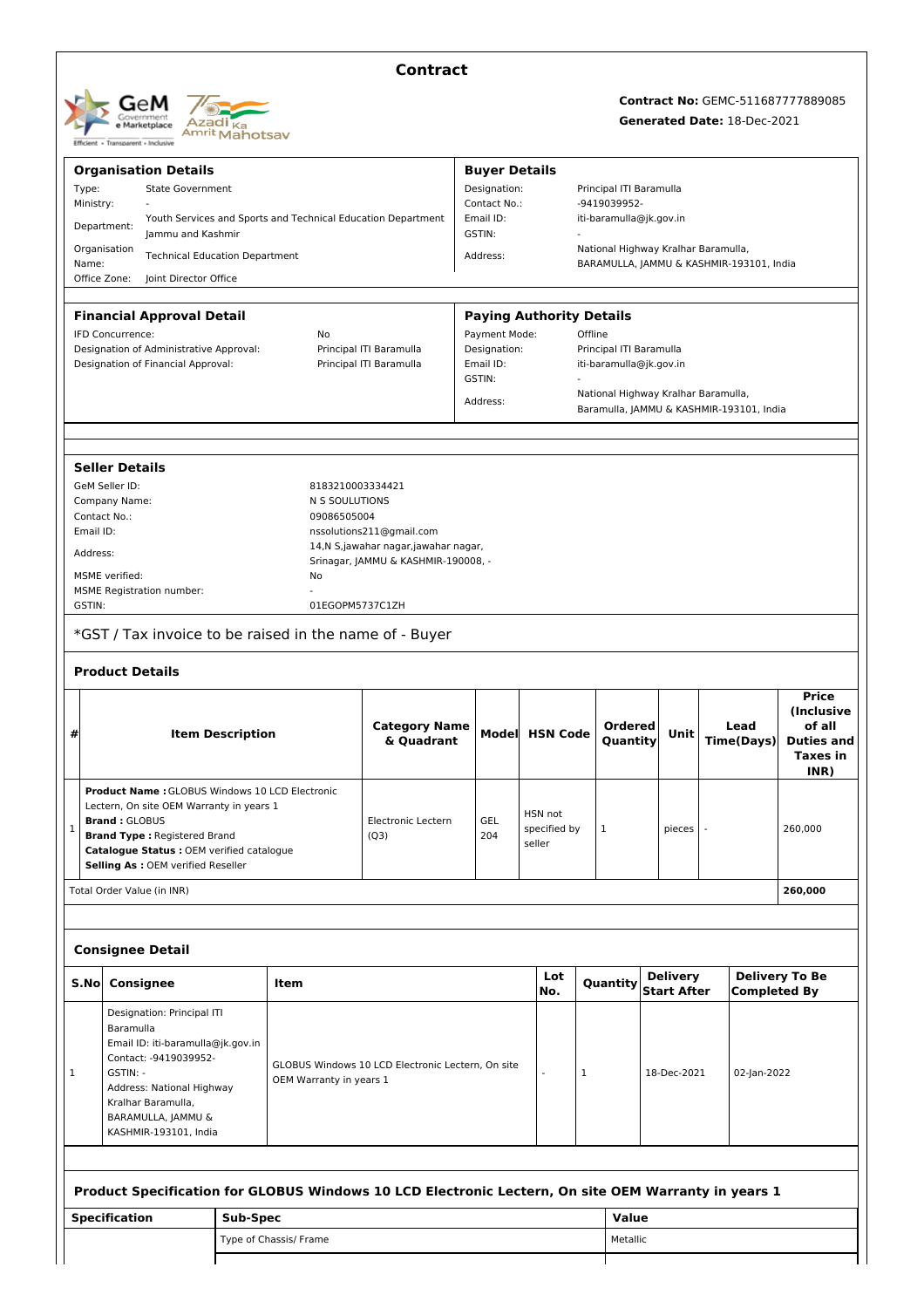|                       | Mount Tupe                                               | Floor Mounted With Wheels       |
|-----------------------|----------------------------------------------------------|---------------------------------|
|                       | Material of Chassis                                      | Polymer Coated CRCA Steel Sheet |
| Chasiss               | Thickness of Enclosure (mm)                              | 1.6 mm(Min) CRCA Sheet          |
|                       | <b>Screwless Chasis</b>                                  | No                              |
|                       | Adequate Space for Additional Devices                    | No                              |
|                       | Drawers / Cabinets                                       | Yes                             |
|                       | If yes, Lockable                                         | Yes                             |
| Type                  | Type of Electronic Lectern                               | Processor Based                 |
|                       | Display                                                  | Available                       |
|                       | Display Size (inches)                                    | 21 to 22                        |
|                       | Display Type                                             | LCD                             |
|                       | Screen Resolution (Pixles)                               | 1920×1080                       |
|                       | Aspect Ratio                                             | 16:09                           |
|                       | <b>Tilt Screen</b>                                       | Yes                             |
|                       | If yes, Tilt Mechanism                                   | Manual                          |
|                       | Pre-Build Housing                                        | No                              |
| Display               | Touch Support                                            | Available                       |
|                       | If yes, Touch Type                                       | Capacitive                      |
|                       | Stylus                                                   | No                              |
|                       | Stylus Type                                              | <b>NA</b>                       |
|                       | Antiglare                                                | No                              |
|                       | Scratch Resistant                                        | No                              |
|                       | Vandal Resistant Screen                                  | No                              |
|                       | Brightness (NITS) Minimum                                | 250                             |
|                       | BIS Registration Number Under CRS for Display            | <b>NA</b>                       |
|                       | Processor Make                                           | Intel                           |
|                       | Processor Series                                         | Intel core i3                   |
|                       | Processor configuration                                  | $3.0\;{\sf GHz}$                |
|                       | Operating System (Pre-loaded)                            | Windows 10                      |
| <b>System Details</b> | Antivirus with one year Antivirus with one year liscense | Available                       |
|                       | RAM Memory(Gb)                                           | 4                               |
|                       | Storage/HDD (GB)                                         | 1024                            |
|                       | Built-in Standard Keyboard                               | Available                       |
|                       | <b>Built-in Mouse</b>                                    | Available                       |
|                       | Visualiser                                               | Not-Available                   |
|                       | Total Pixels (Mega Pixel)                                | $\mathbf 0$                     |
|                       | Zoom Functionality                                       | Not-Available                   |
|                       | Zoom                                                     | $\pmb{0}$                       |
|                       | Frame Rate (fps)                                         | 30                              |
|                       | Shooting Area                                            | <b>NA</b>                       |
|                       | Focus                                                    | Manual                          |
|                       | Resolution (Pixel)                                       | $\mathbf 0$                     |
|                       | Internal Memory (Gb)                                     | $\mathsf 0$                     |
| Visualiser            | Remote Control                                           | Not-Available                   |
|                       | White Balance                                            | Manual                          |
|                       | VGA Port                                                 | Not-Available                   |
|                       | HDMI                                                     | Not-Available                   |
|                       | Audio Port                                               | Not-Available                   |
|                       |                                                          |                                 |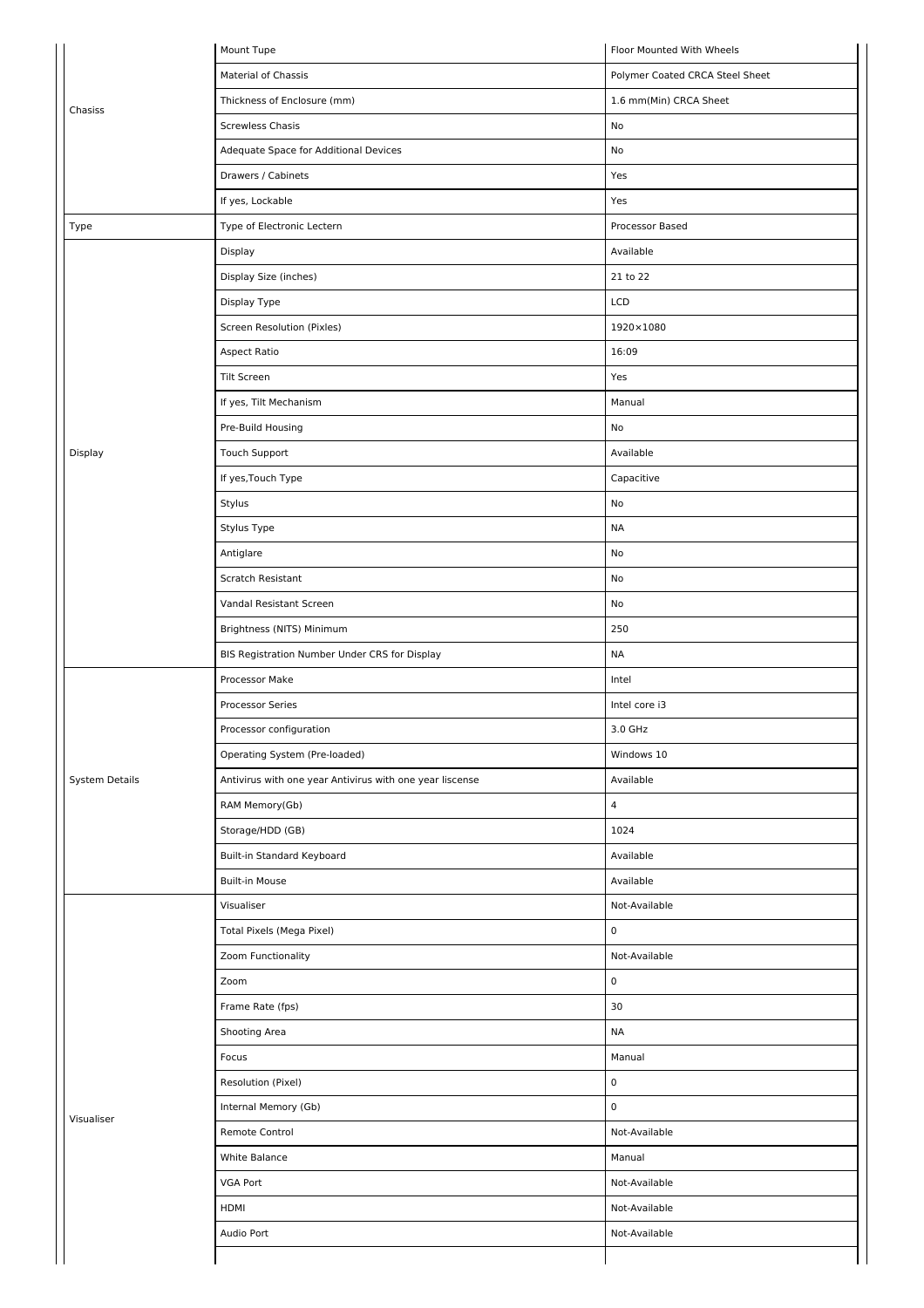|                            | SD Card Slot                                       | Not-Available                   |  |  |  |  |
|----------------------------|----------------------------------------------------|---------------------------------|--|--|--|--|
|                            | USB <sub>2</sub>                                   | $\pmb{0}$                       |  |  |  |  |
|                            | USB <sub>3</sub>                                   | Not-Available                   |  |  |  |  |
|                            | LAN                                                | Not Available                   |  |  |  |  |
|                            | <b>Optical Disk Drive Compatibility</b>            | No                              |  |  |  |  |
|                            | Inbuilt Speakers                                   | Not-Available                   |  |  |  |  |
|                            | Number of Speakers                                 | $\pmb{0}$                       |  |  |  |  |
|                            | Wattage of Each Speaker (Watt)                     | 20X2(External)                  |  |  |  |  |
|                            | Central Control Panel                              | Available                       |  |  |  |  |
| <b>Built-in Devices</b>    | Gooseneck Mic                                      | $\mathbf{1}$                    |  |  |  |  |
|                            | Wireless Mic                                       | $\mathbf{1}$                    |  |  |  |  |
|                            | Handheld Mic                                       | $\mathbf{1}$                    |  |  |  |  |
|                            | Wireless Reciever                                  | $1\,$                           |  |  |  |  |
|                            | Amplifier                                          | Available                       |  |  |  |  |
|                            | Amplifier Wattage (Watt)                           | 50                              |  |  |  |  |
|                            | Usb <sub>2</sub>                                   | $\pmb{0}$                       |  |  |  |  |
|                            | Usb <sub>3</sub>                                   | $\overline{2}$                  |  |  |  |  |
|                            | <b>VGA Ports</b>                                   | $\overline{4}$                  |  |  |  |  |
| <b>Console Panel Ports</b> | <b>HDMI Ports</b>                                  | $\overline{4}$                  |  |  |  |  |
|                            | Video Pin                                          | $\pmb{0}$                       |  |  |  |  |
|                            | <b>RJ 45</b>                                       | 0                               |  |  |  |  |
|                            | Power Backup Min 30 Minutes                        | Not Available                   |  |  |  |  |
|                            | Cooling System                                     | Not-Available                   |  |  |  |  |
|                            | Maximum Power Consumption (Watt)                   | 120                             |  |  |  |  |
|                            | Operating Temperature Range (Degree C)             | $5 - 45$                        |  |  |  |  |
|                            | Storage Temperature (Degree C)                     | $-10$ to 55                     |  |  |  |  |
|                            | Operating Humidity (RH) (%)                        | 40 Deg at 90% RH non condensing |  |  |  |  |
| Generic Information        | Storage Humidity (RH) (%)                          | -10 Deg at 90% RH               |  |  |  |  |
|                            | Overall Dimensions (cm x cm x cm)                  | 74.5 x 66 x 112                 |  |  |  |  |
|                            | Weight (Kg)                                        | 60                              |  |  |  |  |
|                            | BIS Registration Number for Rest of the Components | <b>NA</b>                       |  |  |  |  |
|                            | On site OEM Warranty in years                      | $\mathbf 1$                     |  |  |  |  |
|                            |                                                    |                                 |  |  |  |  |

## **Terms and Conditions**

**1. Special terms and conditions- Version:3 effective from 09-07-2021**

**1.1**

**2. General Terms and Conditions-**

2.1 This Contract between the Seller and the Buyer, is for the supply of the Goods and/ or Services, detailed in the schedule above, in accordance with the General Terms and Conditions (GTC) as available on the GeM portal (unless otherwise superseded by Goods / Services specific Special **Terms and Conditions (STC) and/ or BID/Reverse Auction Additional Terms and Conditions (ATC), as applicable**

2.2 Terms of delivery: Free Delivery at Site including loading/unloading. In respect of items requiring installation and / or commissioning and other services in the scope of supply (as indicated in respective product category specification / STC / ATC), and the cost of the same is also included in **the Contract price.**

2.2.1 Contracted goods should be delivered at the consignee or designated delivery location as per the working time of the buying organisation. **Seller may get the same confirmed from consignee before scheduling delivery.**